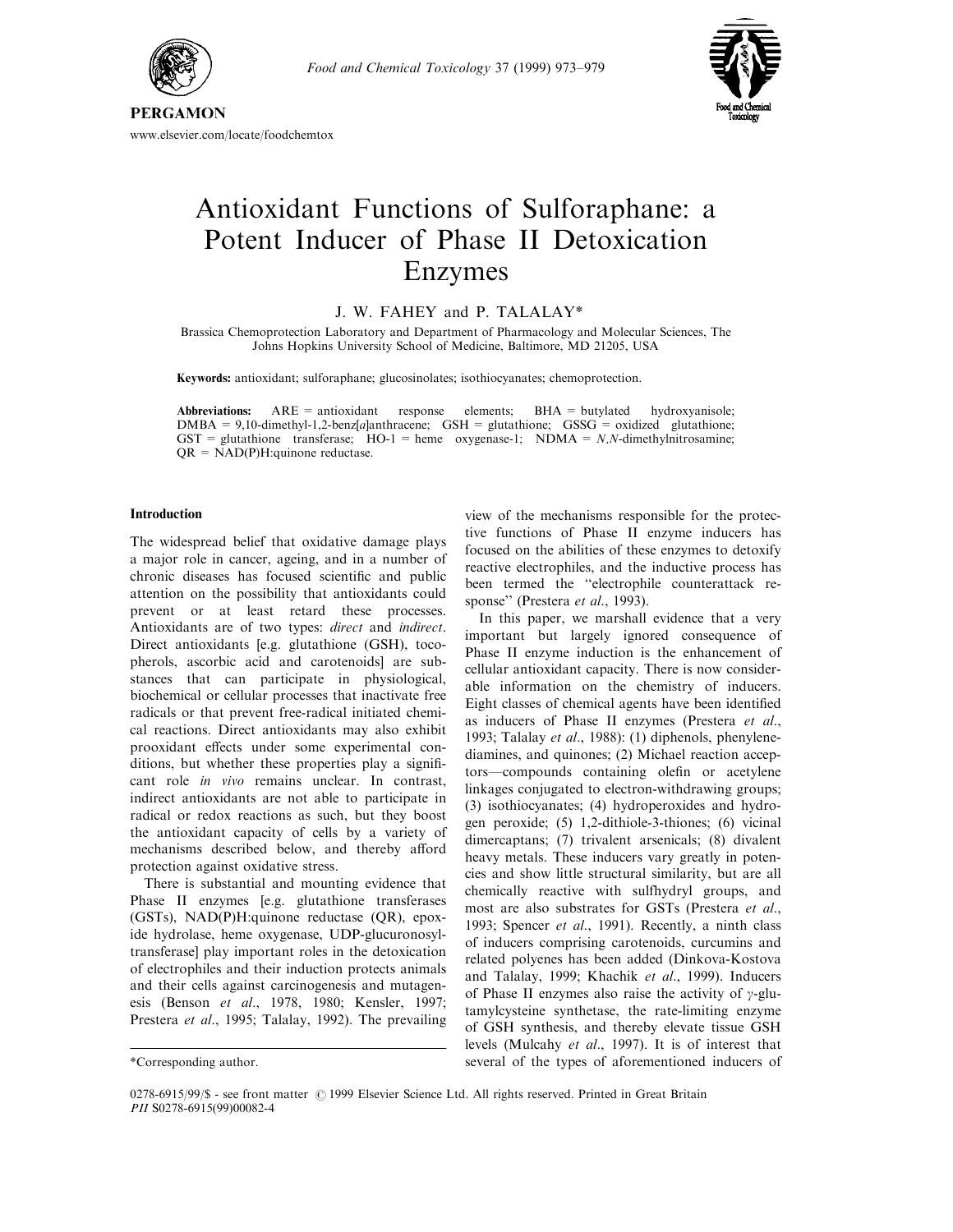Phase II enzymes are both indirect and direct antioxidants, for example, phenolic antioxidants, mercaptans, carotenoids and curcumin.

Isothiocyanates are an especially interesting class of anticarcinogenic Phase II enzyme inducers. Many isothiocyanates are present in substantial quantities in the human diet (primarily originating from the ingestion of Cruciferae). More than 20 isothiocyanates inhibit the formation of tumours of several animal organ targets elicited by a variety of carcinogens (Hecht, 1995; Zhang and Talalay, 1994). Much evidence suggests that the major mechanisms of chemoprotection by isothiocyanates depend on the induction of Phase II detoxication enzymes and the inhibition of Phase 1 enzymes that are involved in the activation of certain carcinogens. Isothiocyanates are powerful electrophiles, a property attributable to the central carbon atom of the  $-N = C = S$  group, which reacts readily with sulfur-, nitrogen- and oxygen-based nucleophiles. However, there is no known chemical or biochemical evidence that this group can participate in oxidation or reduction reactions as a direct-acting antioxidant under physiological conditions (see Barton and Ollis, 1979). Furthermore, to our knowledge there is no evidence that the isothiocyanate group can behave as a prooxidant, unlike some direct-acting antioxidants.

The isothiocyanate sulforaphane [1-isothiocyanato-(4R)-(methylsulfinyl)butane:  $CH_3S(O)(CH_2)_4$ - $N = C = S$ ] has attracted much recent interest since it was isolated in our laboratory from broccoli by monitoring QR inducer activity, and found to be the most potent naturally-occurring inducer of Phase II enzymes (Prochaska et al., 1992; Zhang et al., 1992). Furthermore, sulforaphane inhibits mammary tumour formation in female rats treated with single oral doses of 9,10-dimethyl-1,2 benz[a]anthracene (DMBA) (Zhang et al., 1994). Interest in sulforaphane as a chemoprotector has been further stimulated by the recent finding that certain varieties of 3-day-old broccoli sprouts contain remarkably high levels of glucoraphanin, the glucosinolate precursor of sulforaphane and may provide an efficient source of dietary glucoraphanin and consequently of sulforaphane (Fahey et al., 1997).

#### Isothiocyanates, glucosinolates and myrosinase

Upon disruption of plant cells, isothiocyanates are one of the major products formed from the hydrolysis of glucosinolates ( $\beta$ -thioglucoside N-hydroxysulfates) by the action of the co-existing but physically segregated enzyme myrosinase (thioglucoside glucohydrolase; EC 3.2.3.1). Glucosinolates are water-soluble, anionic, non-volatile and heat-stable. They are not believed to possess significant direct biological activity. When plants containing glucosinolates are damaged by predators, or by food preparation or chewing, myrosinase is released and catalyses hydrolysis of the  $\beta$ -thioglucoside linkage. The resultant aglycones then undergo non-enzymatic, intramolecular (Lossen) rearrangement to yield isothiocyanates, thiocyanates, nitriles or epithionitriles. To date, a total of 104 glucosinolates have been reported from about 450 species of higher plants belonging to 16 families. There is a voluminous literature on the glucosinolates from the family Cruciferae, particularly those of the genus Brassica. This genus contains a large number of commonly consumed vegetables, the glucosinolates of which have been extensively documented and most recently reviewed by Rosa et al. (1997). Although there have only been two unconfirmed reports of the presence of glucosinolates in non-vascular plants, myrosinase-like  $(\beta$ -thioglycosidase) activity is quite commonly found in fungi and bacteria, including enteric bacteria. In contrast to their glucosinolate precursors, the isothiocyanates are typically lipophilic and may be highly reactive, volatile, malodorous, taste sharp or bitter, and some of them can be hepatotoxic, antibacterial, antifungal, antiprotozoal, nematocidal, allelopathic, or produce goitrogenic degradation products (Fenwick et al., 1983; Rosa et al., 1997).

## Discovery, isolation, chemistry and biosynthesis of sulforaphane

The name glucoraphanin was initially coined for an antibacterial principle isolated from radish (Raphanus sativus) (Ivanovics and Horvath, 1947). Close examination of this report suggests that glucoraphenin, the glucosinolate of sulforaphene  $(CH_3S(O)CH = CHCH_2CH_2-N = C = S)$  may have been the compound actually isolated. Subsequent to this report, glucoraphanin (4-methylsulfinylbutyl glucosinolate) has only been identified in one of 16 higher plant families examined, the Cruciferae. In this family it is found in most of the commonly eaten vegetables in the genus Brassica (e.g. cole crops such as broccoli, kale, cauliflower, Brussels sprouts, cabbage, collards, turnips) as well as in two other genera containing such widely-consumed vegetables as radish (Raphanus sp.) and arugula (Eruca sp.), Arabidopsis spp. in which much of the genetics of its production has been worked out, and in the following "non-food" genera: Alyssoides, Biscutella, Cakile, Cardaria, Choriopspora, Diplotaxis, Erysimium, Euzomodendron, Farestia, Fibigia, Isatis, Lepidium, Lesquerella, Lunaria, Malcomia, Physaria, Streptanthella and Thelypodium. Kjaer (1960) describes the early isolation of many of these compounds.

Sulforaphane, the cognate isothiocyanate of glucoraphanin, was synthesized in 1948 (Schmid and Karrer, 1948), and subsequently shown to be an abundant component of a weed known as hoary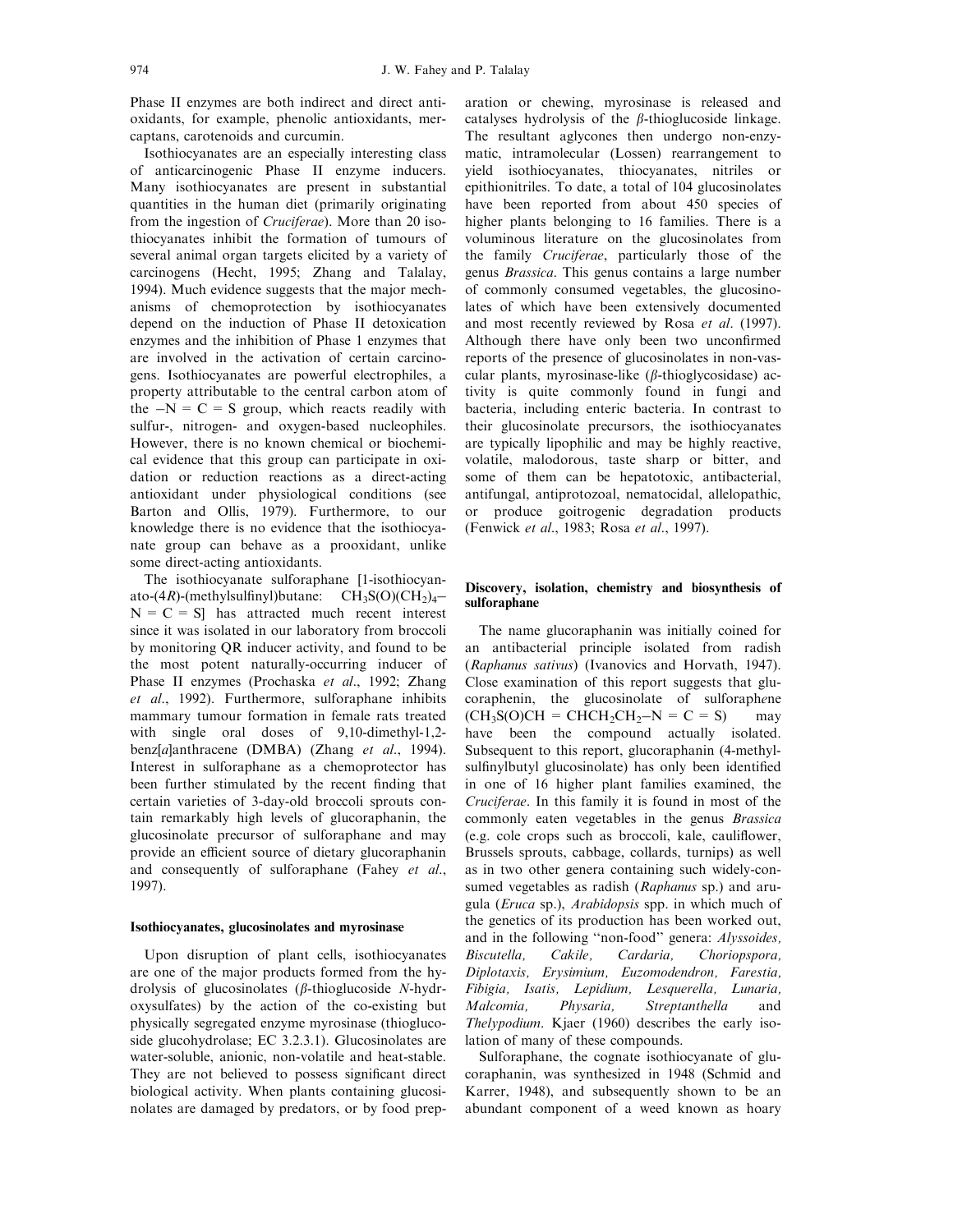cress [Cardaria (Lepidium) draba L. (Desv.)] by Procházka (1959). Sulforaphane was also isolated from savoy and red cabbage by the same group (Procházka et al., 1959). Its antimicrobial activity was first identified by Procházka and Komersová (1959) and was much more extensively characterized by Dornberger et al. (1975). Hoary cress is described as a pot herb, and is apparently eaten as a peppery herb in central Europe, although details of its consumption are sketchy. It is also very widely distributed throughout the world as a rangeland weed (McInnis et al., 1993; Miller, 1991). We have found that hoary cress is very rich in glucoraphanin which can be readily converted to sulforaphane by the addition of exogenous myrosinase.

Glucoraphanin biosynthesis probably occurs via elongation of methionine (stepwise addition of methylene groups to form dihomomethionine), followed by addition of the glycoside moiety to provide 4-methylthiobutyl glucosinolate, followed by side-chain modification to produce 4-methylsulfinylbutyl glucosinolate (Faulkner et al., 1998). Many isothiocyanates, including sulforaphane (Schmid and Karrer, 1948) and its closely related sulfonyl isothiocyanate [a-methylsulfonylbutyl isothiocyanate; erysolin (Kjaer and Conti, 1954)] have been synthesized. Further recent improvements in the isolation of sulforaphane and related compounds have been reported (Kore et al., 1993).

We have isolated glucoraphanin from the pods, flowers, stems and leaves of hoary cress (Cardaria draba), also known as whitetop or heart-podded hoary cress (McInnis et al., 1993) and from broccoli (Brassica oleracea var. italica cv. DeCicco) and arugula (Eruca sativa) by a combination of chromatographic procedures. Hoary cress was collected from seven locations and extracts were prepared in the same manner as we have previously reported for broccoli sprouts (Fahey et al., 1997). In many of these extracts, glucoraphanin was responsible for most or all of the Phase II enzyme inducer activity as demonstrated by the development of such activity only after hydrolysis by addition of highly purified myrosinase (Shikita et al., 1999). Of the sites sampled, plants harvested from the Antelope and Leona Valleys, North of Los Angeles in 1993 and 1994 were by far the richest sources of detoxication enzyme inducer activity. The flowering tops of these plants rivalled broccoli sprouts (Fahey et al., 1997) in the potency of their inducer activity.

## Inhibition of tumour formation

In 1992, after its isolation from broccoli, sulforaphane was shown to be a potent inducer of Phase II enzymes in isolated murine hepatoma cells and in various mouse tissues in vivo (Zhang et al., 1994). It was later shown to have potent activity in blocking the formation of mammary tumours in rats treated

with the carcinogen DMBA (Zhang et al., 1994). The effect of the highest doses of sulforaphane tested on tumorigenesis was dramatic, resulting in a reduction in tumor incidence and multiplicity for all animals to 40.3% and 18.2% of control values, respectively, as well as a reduction in tumor weight and a significant delay in tumour development—arguably the most important effect. In subsequent studies with broccoli sprouts containing high levels of glucoraphanin as essentially the only glucosinolate/isothiocyanate, a similar protective effect against tumours was established at oral doses approximately equivalent to those of sulforaphane itself (Fahey et al., 1997). Other laboratories have shown that sulforaphane induces mouse mammary QR and GST activities and at very low concentrations reduces the incidence of preneoplastic lesions in carcinogen-treated mouse mammary glands in organ culture (Gerhauser et al., 1997).

Structure-activity studies (Zhang et al., 1992) have examined the effects of altering the oxidation state of the methylthio group  $(S, S = O, SO_2)$  and the length of the methylene chain  $(n = 3, 4, or 5)$ separating the methylthio- and the  $-N=C=S$ groups of sulforaphane on the inducer potency for QR in murine hepatoma cells. All of these analogues were considerably less potent than the parent sulforaphane. Remarkably, replacement of the  $S = O$  by  $C = O$  produced an analogue that was equally potent to sulforaphane (Posner et al., 1994). A series of synthetic acetylnorbornyl isothiocyanates varied in inducer potencies depending on positions and steric relations of the acetyl and isothiocyanate groups. Some of these analogues were potent inducers, but in this series also, none was more potent than sulforaphane (Posner et al., 1994).

## Cytotoxicity, mutagenicity and metabolism of sulforaphane

Although sulforaphane shows little cytotoxicity, some inhibition of growth of Hepa 1c1c7 cells was observed at concentrations 75-fold greater than those required (0.2  $\mu$ M) to double quinone reductase activity (Gerhauser et al., 1997). Barcelo et al. (1996) were only able to demonstrate cytotoxicity against mouse hepatocytes at extremely high concentrations ( $>500 \mu M$ ). Of even more direct relevance, sulforaphane has been shown to exert a dose-dependent cytotoxicity on human colon adenocarcinoma HT29 cells that was irreversible when administered to dividing cells; however, reversible inhibition of DNA synthesis was reported upon treatment of quiescent cells. Moreover, at the same doses (up to 30  $\mu$ M), sulforaphane did not affect the viability of differentiated CaCo2 cells (Gamet-Payrastre et al., 1998). Additional evidence for the low toxicity of this compound is embodied in the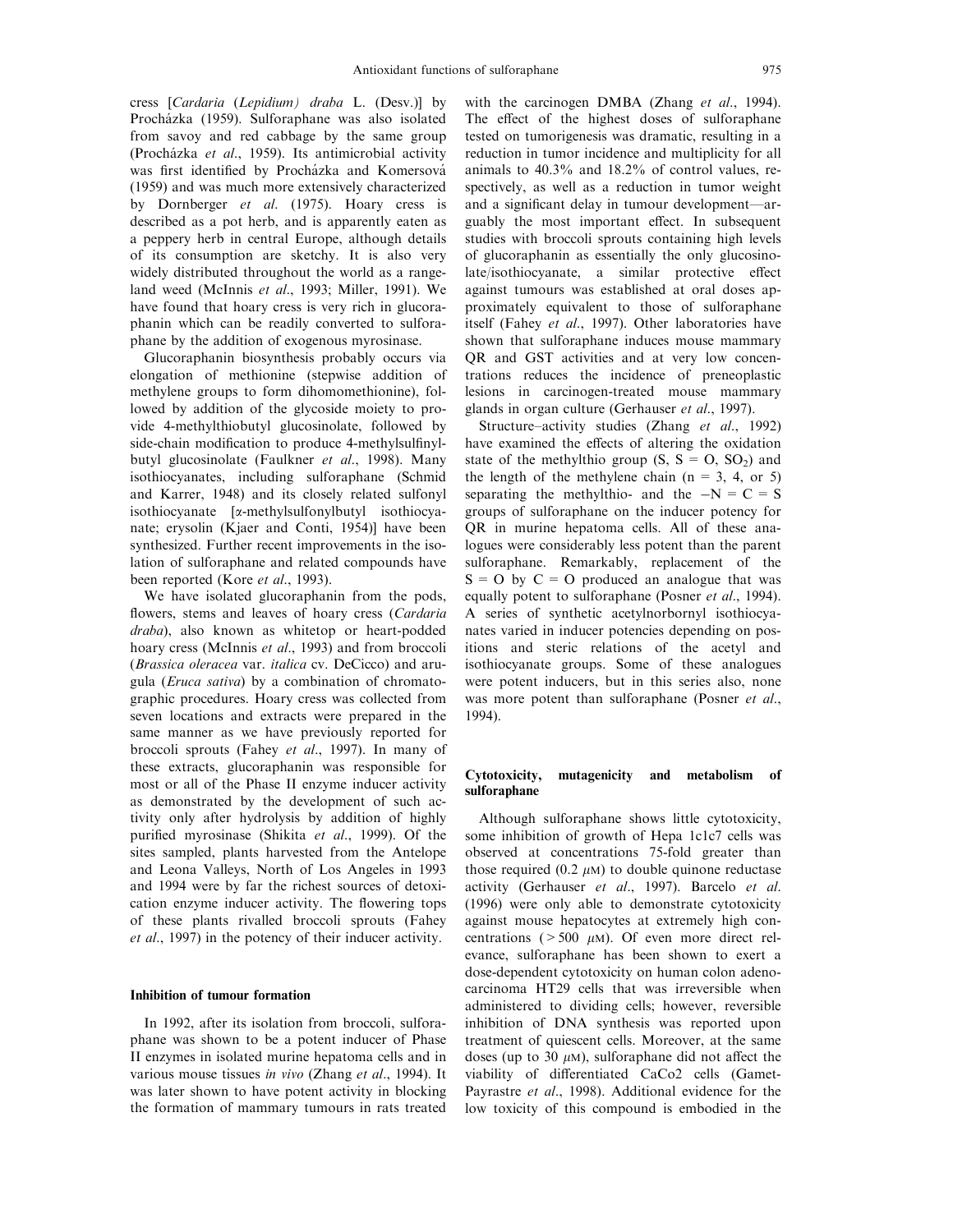demonstration by Barcelo et al. (1996) that sulforaphane is not genotoxic to hepatocytes, nor is it mutagenic to Salmonella typhimurium strain TA100 even at very high concentrations. Furthermore, sulforaphane does not induce unscheduled DNA synthesis in hepatocytes, but inhibits the mutagenicity of N,N-dimethylnitrosamine (NDMA) in the Salmonella assay, as well as inhibiting the unscheduled DNA synthesis evoked by this nitrosamine in hepatocytes.

Metabolic investigations of the fate of sulforaphane (administered either as pure compound or as a plant extract) in mammalian systems have shown that: (a) it is a good substrate for glutathione transferases (Kolm et al., 1995; Zhang et al., 1995), (b) it inhibits cytochromes P450 (Maheo et al., 1997; Morel et al., 1997), in particular, CYP2E1 (Barcelo et al., 1996), (c) it is conjugated to GSH and eliminated from mammalian system largely as its N-acetylcysteine conjugate (Kassahun et al., 1997); (d) it undergoes some reduction of the sulfoxide group to the sulfide to form erucin (Kassahun et al., 1997); and (e) it is excreted rapidly in humans (Shapiro et al., 1998).

#### Antioxidant functions of sulforaphane

Sulforaphane is not a direct-acting antioxidant or prooxidant, since it is very unlikely that the isothiocyanate group can participate in oxidation or reduction reactions under physiological conditions (see Barton and Ollis, 1979). There is, however, substantial and growing evidence that sulforaphane administration acts indirectly to increase the antioxidant capacity of animal cells, and their abilities to cope with oxidative stress.

## Increased tissue glutathione levels

Many isothiocyanates, in common with other inducers of Phase II enzymes, raise tissue GSH levels (see Zhang and Talalay, 1994), by stimulating the Antioxidant Response Elements (ARE) in the 5'-upstream region of the gene for the heavy subunit of  $\gamma$ -glutamylcysteine synthetase (Mulcahy et al., 1997). This enzyme catalyses the rate-limiting step in GSH synthesis. As GSH is already present in millimolar concentrations in virtually all cells, such increases in GSH presumably augment cellular antioxidant defences.

## Effects on enzyme regulation

The major toxicities to cells and their DNA arise from two types of chemical agents: electrophiles and reactive oxygen species. Mammalian cells are endowed with both separate and overlapping mechanisms for dealing with these types of toxicities. One of the central protective mechanisms is the induction of Phase II detoxication enzymes. Much recent evidence supports the view that enzymes

induced by sulforaphane such as glutathione transferases, NAD(P)H:quinone reductase (DT-diaphorase), and heme oxygenase can all function as protectors against oxidative stress.

## Antioxidant role of glutathione transferases

Protection against hydroperoxides. Some glutathione transferases have well defined (selenium-independent) glutathione peroxidase activities. They catalyse the reaction of organic peroxides with glutathione (GSH), and thus generate oxidized glutathione (GSSG), which is then reduced to GSH by the very active NADPH-dependent GSSG reductase present in most cells. Thus these enzymes have clear-cut antioxidant functions that contribute to the antioxidant capacity of cells.

Protection against lipid and nucleotide base peroxidation. Ketterer and colleagues have shown that GSTs intervene in lipid peroxidation by efficient reaction with DNA base hydroperoxides and lipid hydroperoxides (see Ketterer et al., 1987). In the case of DNA hydroperoxides, it was shown that 5 hydroperoxymethyl uracil in DNA can be salvaged by the enzymatic action of glutathione peroxidases.

As radiation and hydroxyl radicals can cause the formation of highly toxic DNA base propenals, for example, adenine propenal and thymine propenal, it was significant that Mannervik and colleagues showed that these propenals are very efficient substrates for conjugation with GSH by several GSTs (Berhane et al., 1994). These studies complement the earlier finding of Mannervik and his colleagues (Danielson et al., 1987) that 4-hydroxyalkenals that can arise endogenously from free radical-initiated lipid peroxidation are likewise very good GST substrates. As GST P1-1 is especially efficient for these alkenal substrates, the Mannervik group has drawn the conclusion that "GST P1-1 serves an important function in the cellular response to oxidative stress'', and that this reactivity complements the aforementioned GSH peroxidase activity of GSTs in protecting cells against the damaging effects of various oxidative processes (Berhane et al., 1994).

Protection against catecholamine quinone toxicities. Very recently, it has been shown that the oxidized (o-quinone) metabolites of neurotransmitter catecholamines (e.g. dopamine, dopa, epinephrine and norepinephrine) which contribute to redox cycling toxicity are efficiently conjugated with GSH by GST (Baez et al., 1997).

## Antioxidant role of NAD(P)H:quinone reductase (DT-diaphorase; NQO1)

The role of QR in catalysing the obligatory twoelectron reduction of quinones and thereby diverting these agents from one-electron oxidoreductions and the resulting oxidative stress is well recognized (Prochaska and Talalay, 1991). Prochaska et al. (1987) have shown that quinone reductase suppresses menadione-dependent chemiluminescence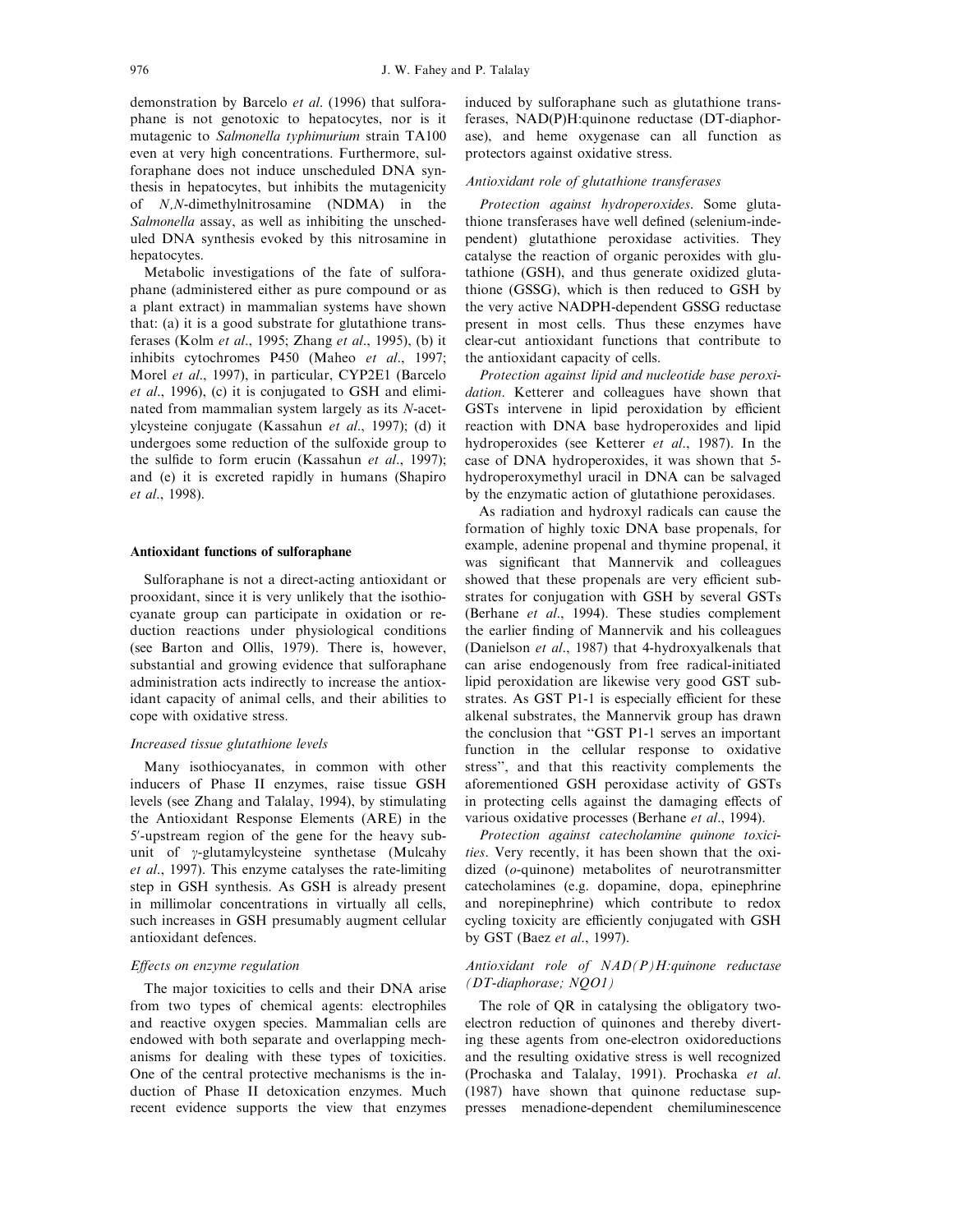arising from the formation of active oxygen species generated by oxidative cycling. The antioxidant actions of phenolic antioxidants such as BHA can therefore be ascribed not only to their direct chemical properties as hindered phenols but also to the induction of QR (Benson et al., 1980). Although QR undoubtedly affords antioxidant protection through the the detoxication of exogenous quinones, very recent evidence indicates strongly that QR probably plays additional important roles in supporting the function of two naturally-occurring quinones: coenzyme Q (ubiquinone) and a-tocopherolquinone. In experiments involving both natural and artificial lipid membranes, Beyer et al. (1996) demonstrated that QR maintains various types of coenzymes Q in the reduced form, which is required for the protection of these membranes against oxidation. These authors suggest that QR evolved to provide antioxidant protection for membranes. Furthermore, Siegel and colleagues (1997) demonstrated the efficient reduction of  $\alpha$ -tocopherolquinone to its hydroquinone by human QR, and provided convincing evidence that this reduction plays a significant role in maintaining cellular antioxidant function.

It has also recently been demonstrated that treatment with Phase II enzyme inducers (e.g. dimethyl fumarate) that evoke a pleiotropic antioxidant response (elevation of both QR and GST) in nonneuronal cells, can reduce the toxicity of dopamine prooxidative metabolites in neural cells, leading to the suggestion that this may protect against certain neurodegenerative diseases (Duffy et al., 1998; Murphy et al., 1991). The very recent finding that QR (NQO1)-null mice exhibited increased toxicity to menadione compared to wild-type mice has not only solidified the evidence supporting a role for QR in protection against quinone toxicity, but has provided a model for the further study of the role of this enzyme in carcinogenesis and neurodegenerative diseases (Radjendirane et al., 1998).

## Antioxidant role of heme oxygenase

Sulforaphane is also a very potent inducer of the enzyme heme oxygenase-1 (HO-1) (Prestera et al., 1995) that catalyses the conversion of heme to biliverdin which in turn is reduced enzymatically to bilirubin. These widespread reactions are involved in the continuous breakdown of haemoglobin. Bilirubin is a very potent and versatile antioxidant, especially at low oxygen tensions such as prevail in tissues (Stocker et al., 1987). Direct evidence has now been obtained that cells in which heme oxygenase-1 activity has been overexpressed by transfection of the cognate cDNA are indeed more resistant to oxygen toxicity (Lee et al., 1996). It therefore seems likely that heme oxygenase-1 induction confers antioxidant protection.

#### **Conclusions**

There is ample evidence that sulforaphane is a very potent inducer of Phase II enzymes and also raises cellular glutathione levels. It is well known that Phase II enzymes play an important role in protecting cells against the toxicities of electrophiles. But we show here that some Phase II enzymes also protect cells against a wide variety of oxidative stresses, and the induction of these enzymes contributes to the mechanisms by means of which cells guard against the toxicities of reactive oxygen species and other forms of oxidative toxicity. Indirect antioxidants such as sulforaphane and other Phase II enzyme inducers are actually very efficient and rather versatile antioxidants for the following reasons: (a) unlike direct antioxidants, they are not consumed stoichiometrically while exerting antioxidant functions; (b) they have a longer duration of action and high cellular concentrations need not be maintained continuously since the induced enzymes have half-lives measured in days; (c) they support the functions of important naturally-occurring, direct-acting antioxidants such as the tocopherols and coenzymes Q; (d) they enhance the synthesis of glutathione, one of the most abundant intracellular direct antioxidants; and (d) they elevate enzymes that can cope with a wide variety of types of oxidants.

Acknowledgements—Experimental work in our laboratory was supported by a Program-Project Grant (P01 CA 44530) from the National Cancer Institute, Department of Health and Human Services, and by Grants from The American Institute for Cancer Research and the Cancer Research Foundation of America. The Lewis and Dorothy Cullman Foundation, Mr Charles B. Benenson, and other friends of the Brassica Chemoprotection Laboratory provided generous philanthropic support and much encouragement.

## **REFERENCES**

- Baez S., Segura-Aguilar J., Widersten M., Johansson A-S. and Mannervik B. (1997) Glutathione transferase catalyzes the detoxification of oxidized metabolites (o-quinones) of catecholamines and may serve as an antioxidant system preventing degenerative cell processes. Biochemical Journal 324, 25-28.
- Barton D. and Ollis W. D. (1979) Comprehensive Organic Chemistry: The Synthesis and Reactions of Organic Compounds, Vol. 3, pp. 461-477. Pergamon, New York.
- Barcelo S., Gardiner J. M., Gescher A. and Chipman J. K. (1996) CYP2E1-mediated mechanism of anti-genotoxicity of the broccoli constituent sulforaphane. Carcinogenesis 17, 277-282.
- Benson A. M., Batzinger R. P., Ou S-Y.L., Bueding E., Cha Y-N. and Talalay P. (1978) Elevation of hepatic glutathione S-transferase activities and protection against mutagenic metabolites of benzo $(a)$  pyrene by dietary antioxidants. Cancer Research 38, 4486-4495.
- Benson A. M., Hunkeler M. J. and Talalay P. (1980) Increase of NAD(P)H:quinone reductase by dietary antioxidants: Possible role in protection against carcinogenesis and toxicity. Proceedings of the National  $Academy of Sciences of the U.S.A. 77, 5216-5220.$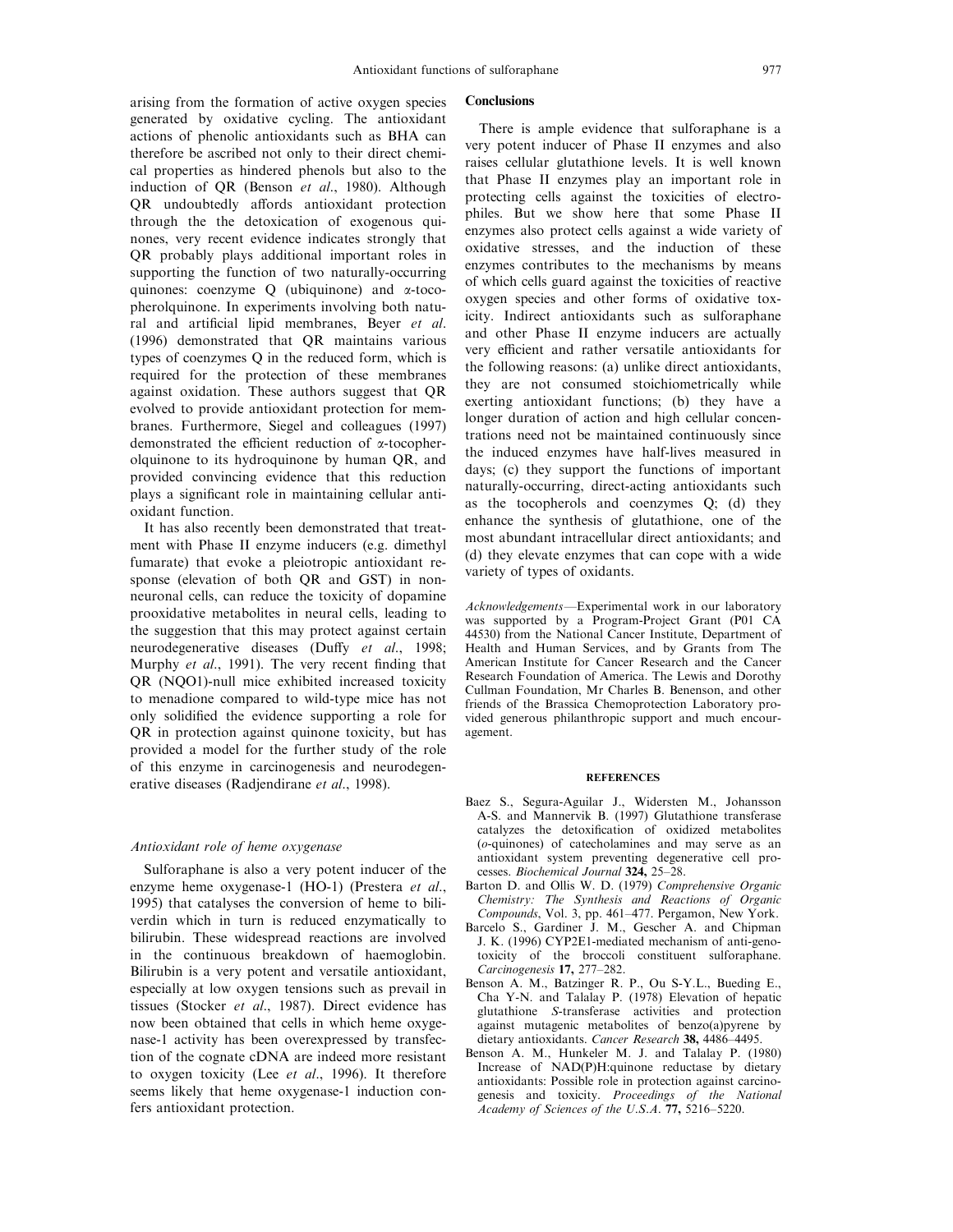- Berhane K., Widerstein M., Engstrom A., Kozarich J. W. and Mannervik B. (1994) Detoxication of base propenals and other,  $\alpha$ , $\beta$ -unsaturated aldehyde products of radical reactions and lipid peroxidation by human glutathione transferases. Proceedings of the National Academy of Sciences of the U.S.A. 91, 1480-1484.
- Beyer R. E., Segura-Aguilar J., Di Bernardo S., Cavazzoni M., Fato R., Fiorentini D., Galli M. C., Setti M. and Lenaz G. (1996) The role of DT-diaphorase in the maintenance of the reduced antioxidant form of coenzyme Q in membrane systems. Proceedings of the National Academy of Sciences of the U.S.A.  $93$ ,  $2528-2532$ .
- Danielson U. H., Esterbauer H. and Mannervik B. (1987) Structure-activity relationships of 4-hydroxyalkenals in the conjugation catalysed by mammalian glutathione transferases. Biochemical Journal 247, 707-713.
- Dinkova-Kostova A. and Talalay P. (1999) Relation of structure of curcumin analogs to their potencies as inducers of Phase II detoxication enzymes. Carcinogenesis 20, 911±914.
- Dornberger K., Böckel V., Heyer J., Schönfeld C., Tonew M. and Tonew E. (1975) Untersuchungen uber die isothiocyanate erysolin und sulforaphan aus Cardaria draba L. Pharmazie  $30$ , 792-796.
- Duffy S., So A. and Murphy T. H. (1998) Activation of endogenous antioxidant defenses in neuronal cells prevents free radical-mediated damage. Journal of Neurochemistry 71, 69-77.
- Fahey J. W., Zhang Y. and Talalay P. (1997) Broccoli sprouts: an exceptionally rich source of inducers of enzymes that protect against chemical carcinogens. Proceedings of the National Academy of Sciences of the  $U.S.A.$  94, 10367-10372.
- Faulkner K., Mithen R. and Williamson G. (1998) Selective increase of the potential anticarcinogen 4 methylsulphinylbutyl glucosinolate in broccoli.  $Carcinogenesis$  19, 605-609.
- Fenwick G. R., Heaney R. K. and Mullin W. J. (1983) Glucosinolates and their breakdown products in food and food plants. CRC Critical Reviews in Food Sciences and Nutrition  $18$ ,  $123-201$ .
- Gamet-Payrastre L., Lumeau S., Gasc N., Cassar G., Rollin P. and Tulliez J. (1998) Selective cytostatic and cytotoxic effects of glucosinolate hydrolysis products on human colon cancer cells in vitro. Anticancer Drugs 9, 141±148.
- Gerhauser C., You M., Liu J., Moriarty R. M., Hawthorne M., Mehta R. G., Moon R. C. and Pezzuto J. M. (1997) Cancer chemopreventive potential of sulforamate, a novel analogue of sulforaphane that induces phase II drug-metabolizing enzymes. Cancer Research **57,** 272–278.
- Hecht S. S. (1995) Chemoprevention by isothiocyanates. Journal of Cellular Biochemistry (Suppl. 22), 195-209.
- Ivanovics G. and Horvath S. (1947) Raphanin, an antibacterial principle of the radish (Raphanus sativus). Nature 160, 297±298.
- Khachik F., Bertram J. S., Huang M-T., Fahey J. W. and Talalay P. (1999) Dietary carotenoids and their metabolites as potentially useful chemoprotective agents against cancer. In Antioxidant Food Supplements in Human Health, ed. L. Packer, M. Hiramatsu and T. Yoshikawa, pp. 203-229. Academic Press, San Diego.
- Kassahun K., Davis M., Hu P., Martin B. and Baillie T. (1997) Biotransformation of the naturally occurring isothiocyanate sulforaphane in the rat: identification of phase I metabolites and glutathione conjugates. Chemical Research in Toxicology 10, 1228-1233.
- Kensler T. W. (1997) Chemoprevention by inducers of carcinogen detoxication enzymes. Environmental Health Perspectives (Suppl. 105), 964-970.
- Ketterer B., Tan K. H., Meyer D. J. and Coles B. (1987) Glutathione transferases: A possible role in the detoxi-

cation of DNA and lipid hydroperoxides. In Glutathione-S-Transferases and Carcinogenesis, ed. T. J. Mantle, C. B. Pickett and J. D. Hayes, pp. 149-163. Taylor & Francis, London.

- Kjaer A. (1960) Naturally derived isothiocyanates (mustard oils) and their parent glycosides. Fortschritte der Chemie organischer Naturstoffe  $18$ ,  $122-176$ .
- Kjaer A. and Conti J. (1954) Isothiocyanates, VII: A convenient synthesis of erysoline (a-methylsulfonylbutyl isothiocyanate). Acta Chemica Scandinavica 8, 295-298.
- Kolm R. H., Danielson U. H., Zhang Y., Talalay P. and Mannervik B. (1995) Isothiocyanates as substrates for human glutathione transferases: structure-activity studies. Biochemical Journal 311 (Pt 2), 453-459.
- Kore A. M., Spencer G. F. and Wallig M. A. (1993) Purification of the  $\omega$ -(methylsulfinyl)alkyl glucosinolate hydrolysis products: 1-isothiocyanato-3-(methylsulfinyl)propane, 1-isothiocyanato-4-(methylsulfinyl)butane, 4-(methylsulfinyl)butanenitrile, and 5-(methylsulfinyl)pentanenitrile from broccoli and Lesquerella fendleri. Journal of Agricultural and Food Chemistry 41, 89-95.
- Lee P. J., Alam J., Wiegand G. W. and Choi A. M. K. (1996) Overexpression of heme oxygenase-1 in human pulmonary epithelial cells in cell growth arrest and increased resistance to hyperoxia. Proceedings of the National Academy of Sciences of the U.S.A. 93, 10393-10398.
- Mahéo K., Morel F., Langouët S., Kramer H., Le Ferrec E., Ketterer B. and Guillouzo A. (1997) Inhibition of cytochromes P-450 and induction of glutathione S-transferases by sulforaphane in primary human and rat hepatocytes. Cancer Research 57, 3649-3652.
- McInnis M. L., Larson L. L. and Miller R. F. (1993) Nutrient composition of whitetop. Journal of Range Management 46, 227-231.
- Miller T. W. (1991) Hoary cress and related whitetops (Cardaria draba, C. pubescens and C. chalapensis), Weeds, Nov. 1991, pp. 1-4. a Pacific Northwestern Extension Publication.
- Morel F., Langouet S., Maheo K. and Guillouzo A. (1997) The use of primary hepatocyte cultures for the evaluation of chemoprotective agents. Cellular Biology and Toxicology 13, 323-329.
- Mulcahy R. T., Wartman M. A., Bailey H. H. and Gipp J. J. (1997) Constitutive and  $\beta$ -naphthoflavone-induced expression of the human  $\gamma$ -glutamylcysteine synthetase heavy subunit gene is regulated by a distal antioxidant response element/TRE sequence. Journal of Biological Chemistry 272, 7445-7454.
- Murphy T. M., DeLong M. J. and Coyle J. T. (1991) Enhanced NAD(P)H:quinone reductase activity prevents glutamate toxicity produced by oxidative stress. Journal of Neurochemistry  $\overline{56}$ , 990-995.
- Posner G. H., Cho C-G., Green J. V., Zhang Y. and Talalay P. (1994) Design and synthesis of bifunctional isothiocyanate analogs of sulforaphane: Correlation between structure and potency as inducers of anticarcinogenic detoxication enzymes. Journal of Medicinal Chemistry 37, 170-176.
- Prestera T., Talalay P., Alam J., Ahn Y. I., Lee P. J. and Choi A. M. K. (1995) Parallel induction of heme oxygenase-1 and chemoprotective phase II enzymes by electrophiles and antioxidants: regulation by upstream antioxidant-responsive elements (ARE). Molecular Medicine 1, 827-837.
- Prestera T., Zhang Y., Spencer S. R., Wilczak C. and Talalay P. (1993) The electrophile counterattack response: protection against neoplasia and toxicity. Advances in Enzyme Regulation 33, 281-296.
- Prochaska H. J. and Talalay P. (1991) The role of NAD(P)H: quinone reductase in protection against the toxicity of quinones and related agents. In Oxidative